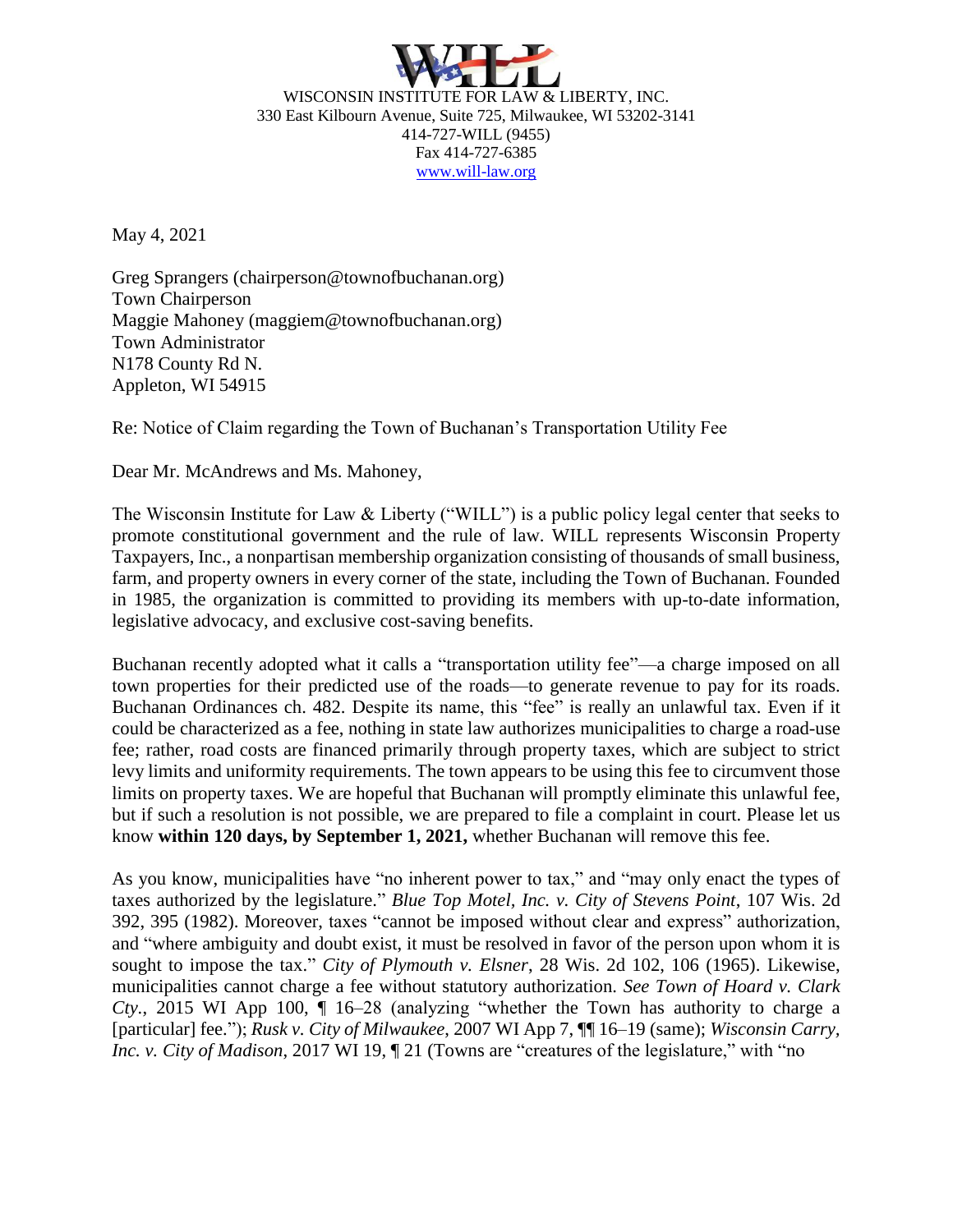inherent right of self-government beyond the powers expressly granted to them."). Additionally, a town ordinance that "conflicts with," "defeats the purpose of," or goes against the spirit of" state law is preempted and invalid. *Wisconsin Carry*, 2007 WI App 7, ¶ 64.

Buchanan's "transportation utility fee" is charged to "all developed properties" and is used to fund "the cost of utility district highways, stormwater management, sidewalks, street lighting, traffic control" and "any other convenience or public improvement." Buchanan Ordinances §§ 482-3, 482-4. The Town Board sets the fee annually, *id*. § 482-4, by first determining how much revenue it wants to generate and then applying a formula based on a rough prediction of the "average trips" different types of property will generate.<sup>1</sup> Buchanan is currently using this fee to generate roughly \$850,000 in revenue, over 10% of its annual budget. *Id*.<sup>2</sup> Homeowners pay \$315 annually; businesses and other properties pay anywhere from \$200 to \$8,000.<sup>3</sup>

This "fee" is an illegal tax. Wisconsin courts have made clear that "[t]he purpose, and not the name it is given, determines whether a government charge constitutes a tax." *Bentivenga v. City of Delavan*, 2014 WI App 118, ¶ 6. "[T]he primary purpose of a tax is to obtain revenue for the government, while the primary purpose of a fee is to cover the expense of providing a service or of regulation and supervision of certain activities." *City of River Falls v. St. Bridget's Cath. Church of River Falls*, 182 Wis. 2d 436, 441–42 (Ct. App. 1994). Buchanan's "transportation utility fee" bears all the marks of a tax: it is imposed on all developed properties; it is not based on any actual, measured use of a service; it is incorporated into property tax bills; and failure to pay it results in lien "as a delinquent tax against the property." Buchanan Ordinances § 482-7. The fee is calculated based on how much revenue Buchanan wants to generate; the funds can be used for any "convenience or public improvement," and, according to the most recent budget documents, the revenues are transferred into other funds, including the general fund.<sup>4</sup> In short, it is "an enforced proportional contribution from persons and property levied to support a government and its needs." *Bentivenga*, 2014 WI App 118, ¶ 6 (citation omitted).

Even if the "transportation utility fee" can be characterized as a fee, rather than a tax, it is nevertheless illegal. Buchanan's ordinance cites various statutes for authority, but none authorize such a fee.

Buchanan first cites Wis. Stat. § 66.0827, which allows for the creation of a "utility district," along with an associated "district fund," to finance "district highways, sewers, sidewalks, street lighting and water for fire protection." Wis. Stat. § 66.0827(1). However, that section states explicitly that the "fund of each utility district shall be provided by *taxation* of the property in the district," *id*. § 66.0827(2), subject to the levy limits and uniformity requirements discussed below. Section 66.0827 nowhere authorizes a fee for the use of the roads in a town (much less a fee for *predicted*  use, rather than actual use).

 $\overline{a}$ <sup>1</sup> Resolution 2020-11, https://legistarweb-production.s3.amazonaws.com/uploads/attachment/pdf/750101/2020- 11 Resolution TUF Annual Amount Fee Calc and Use Category.pdf

<sup>2</sup> 2021 Budget Sumary, https://legistarweb-production.s3.amazonaws.com/uploads/attachment/pdf/775885/ 2021\_Budget\_Summary.pdf

<sup>3</sup> Town Board Meeting Minutes from Dec. 12, 2019, at 2, *available at* https://www.townofbuchanan.org/yourgovernment/agendas-minutes

<sup>4</sup> *See* Transportation Utility Fund Expenditures, https://legistarweb-production.s3.amazonaws.com/uploads/ attachment/pdf/775904/Transportation\_Utility\_Fund\_Expenditure.pdf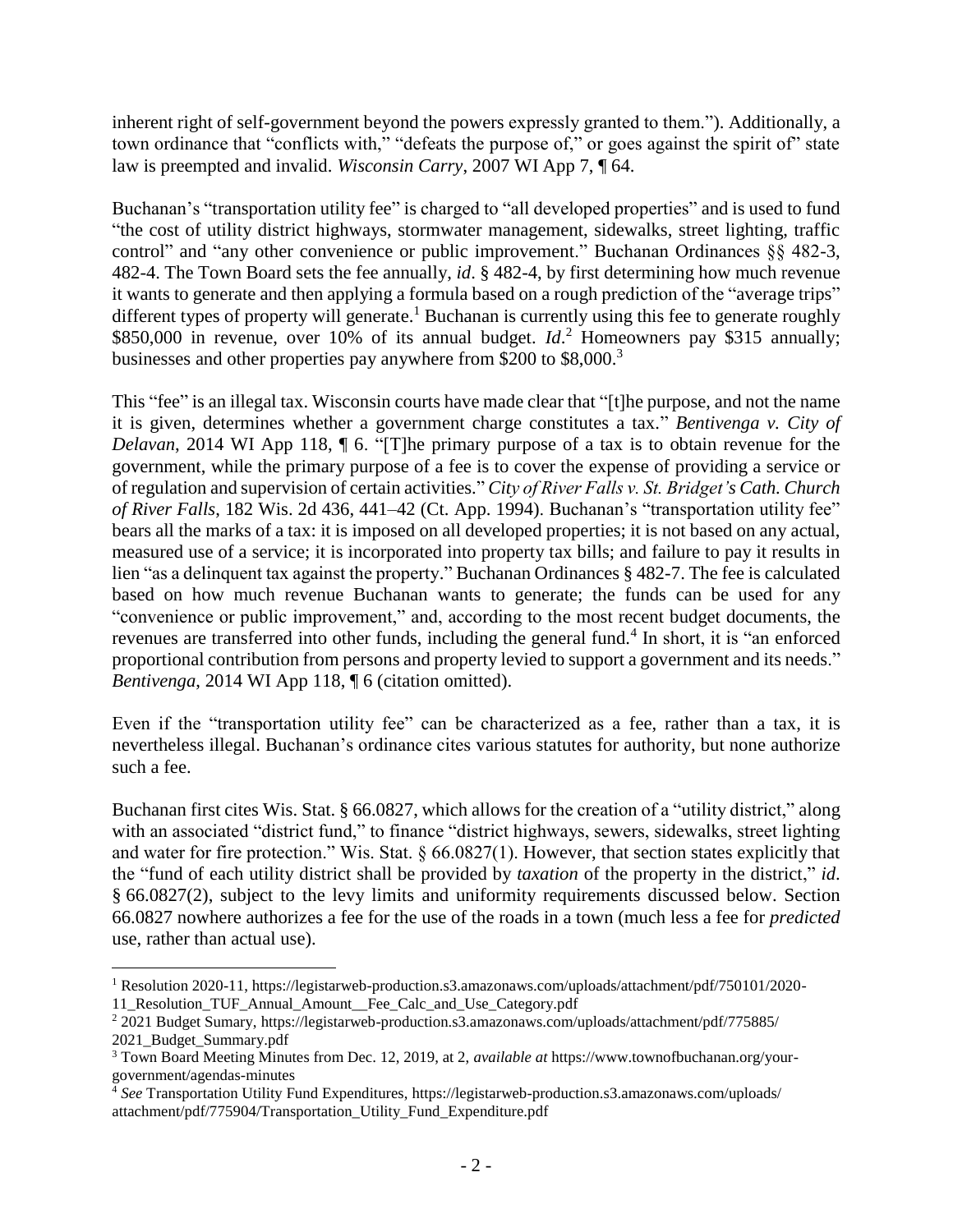The next statute Buchanan references, Wis. Stat. § 66.0621, fares no better. That provision authorizes municipalities to finance certain "public utilities" by issuing municipal bonds, selling "shares of stock" in the utility, or allocating money from the general fund. As a threshold matter, a town's road system does not meet the definition of a "public utility" in this section; it is not a "revenue producing facility or enterprise owned by a municipality," like a "toll bridge." *Id*. § 66.0621(1)(b). But even if an entire road system could fit the definition, nothing in this section authorizes any usage fees whatsoever. It only authorizes three types of funding, none of which support Buchanan's fee: "issuing bonds," selling "shares of stocks," or allocating money "from the general fund," which generally comes from "levying taxes." *Id*. § 66.0621(3), (4), (5).

The last three sections Buchanan invokes, Wis. Stat. §§ 66.0807, 66.0811, and 66.0813, are especially puzzling, as they are clearly inapplicable. These sections apply only to a limited kind of "public utility": a municipal-owned entity "for the production, transmission, delivery or furnishing of heat, light, water or power," for the "transmission or delivery of natural gas," or "a telecommunications utility." Wis. Stat. §§ 66.0801(1)(b); 196.01(5). A road system obviously does not fit any of these categories. Additionally, none of these sections relate in any way to usage fees, even for the narrow category of "public utilities" to which they apply: 66.0807 allows a municipality to contract with a privately-owned utility; 66.0811 addresses how utilities may or must use their funds; and 66.0813 authorizes a municipal-owned utility to serve areas outside the municipality.

Ultimately, Buchanan appears to be using this fee to exceed its levy limit and evade the uniformity requirements under Article VIII, section 1 of the Wisconsin Constitution. As you know, Wisconsin places strict limits on property tax increases. Wis. Stat. § 66.0602. According to its most recent filing with the Department of Revenue, Buchanan is currently at its limit of \$2.4 million, yet it is charging property owners an additional \$850,000 through the "transportation utility fee," exceeding its levy limit by over 33%. The Wisconsin Constitution also requires property taxes to be "uniform," which "[g]enerally … [means] that real property is taxed according to its fair market value." *Applegate-Bader Farm, LLC v. Wisconsin Dep't of Revenue*, 2021 WI 26, ¶ 5. Buchanan does not apportion its "transportation utility fee" based on a property's market value, but instead on a prediction about the "average trips" a property will generate based on its classification, which disproportionately shifts the costs of roads onto local businesses.<sup>5</sup> Thus, Buchanan's transportation utility fee "conflicts with," "defeats the purpose of," or goes against the spirit of" the levy limits, and it violates the uniformity clause. *Wisconsin Carry*, 2007 WI App 7, ¶ 64.

Eliminating the "transportation utility fee" will not prevent Buchanan from financing its roads. Wisconsin law provides other funding mechanisms, including increasing property taxes above the levy limit by submitting a binding referendum to voters. Wis. Stat. § 66.0602(4). Or, better yet, Buchanan could cut costs elsewhere. But whatever route Buchanan chooses to fund its roads, it must comply with the law, including the uniformity requirements under the Wisconsin Constitution.

 $\overline{a}$ 

<sup>5</sup> *See* Town of Buchanan Newsletter, *Roadway System: Now and into the Future* (2019), https://www.townofbuchanan.org/home/showpublisheddocument?id=236 (comparing the effects of the transportation utility fee with a property tax increase).